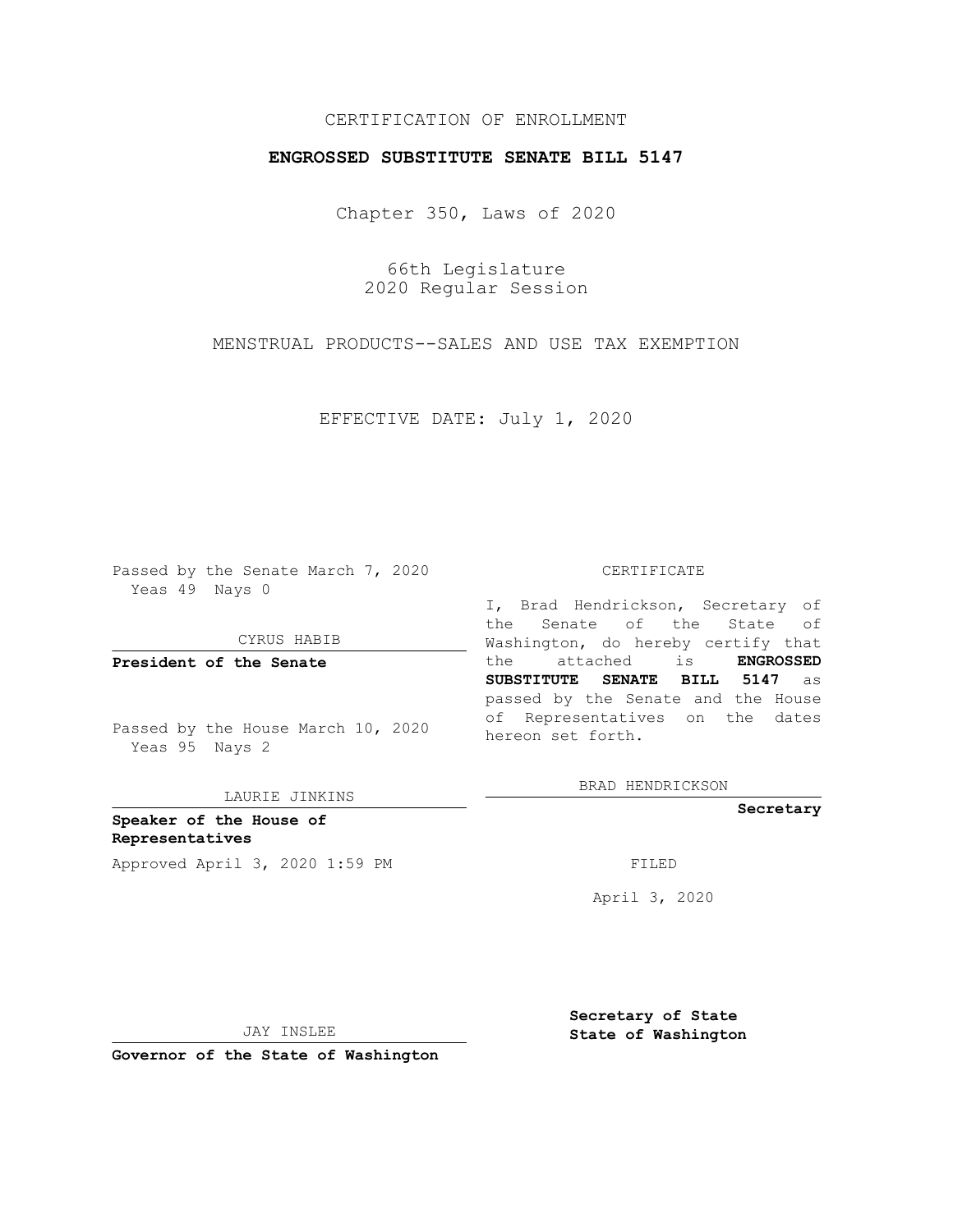### **ENGROSSED SUBSTITUTE SENATE BILL 5147**

Passed Legislature - 2020 Regular Session

## **State of Washington 66th Legislature 2020 Regular Session**

**By** Senate Ways & Means (originally sponsored by Senators Wilson, L., Brown, Carlyle, Conway, Darneille, Palumbo, Keiser, Mullet, O'Ban, Short, Wagoner, and Warnick)

READ FIRST TIME 03/02/20.

 AN ACT Relating to providing tax relief by exempting menstrual products from retail sales and use tax; adding a new section to chapter 82.08 RCW; adding a new section to chapter 82.12 RCW; creating new sections; and providing an effective date.

BE IT ENACTED BY THE LEGISLATURE OF THE STATE OF WASHINGTON:

 NEW SECTION. **Sec. 1.** The legislature finds that feminine hygiene products are a necessity for most females in the state. Taxing a necessary feminine hygiene product unjustly adds an additional tax burden on females that creates a tax gap between genders, requiring females to potentially pay more of their income to state taxes. The legislature further finds that taxing feminine hygiene products adds to the regressive tax burden on low-income families. The legislature further finds that feminine hygiene products are not a discretionary purchase, they are a necessity for which there is no alternative for females to maintain proper health and hygiene. Therefore, the legislature intends to provide a permanent sales and use tax exemption for feminine hygiene products.

 NEW SECTION. **Sec. 2.** (1) This section is the tax preference performance statement for the sales and use tax exemptions for feminine hygiene products provided in sections 3 and 4,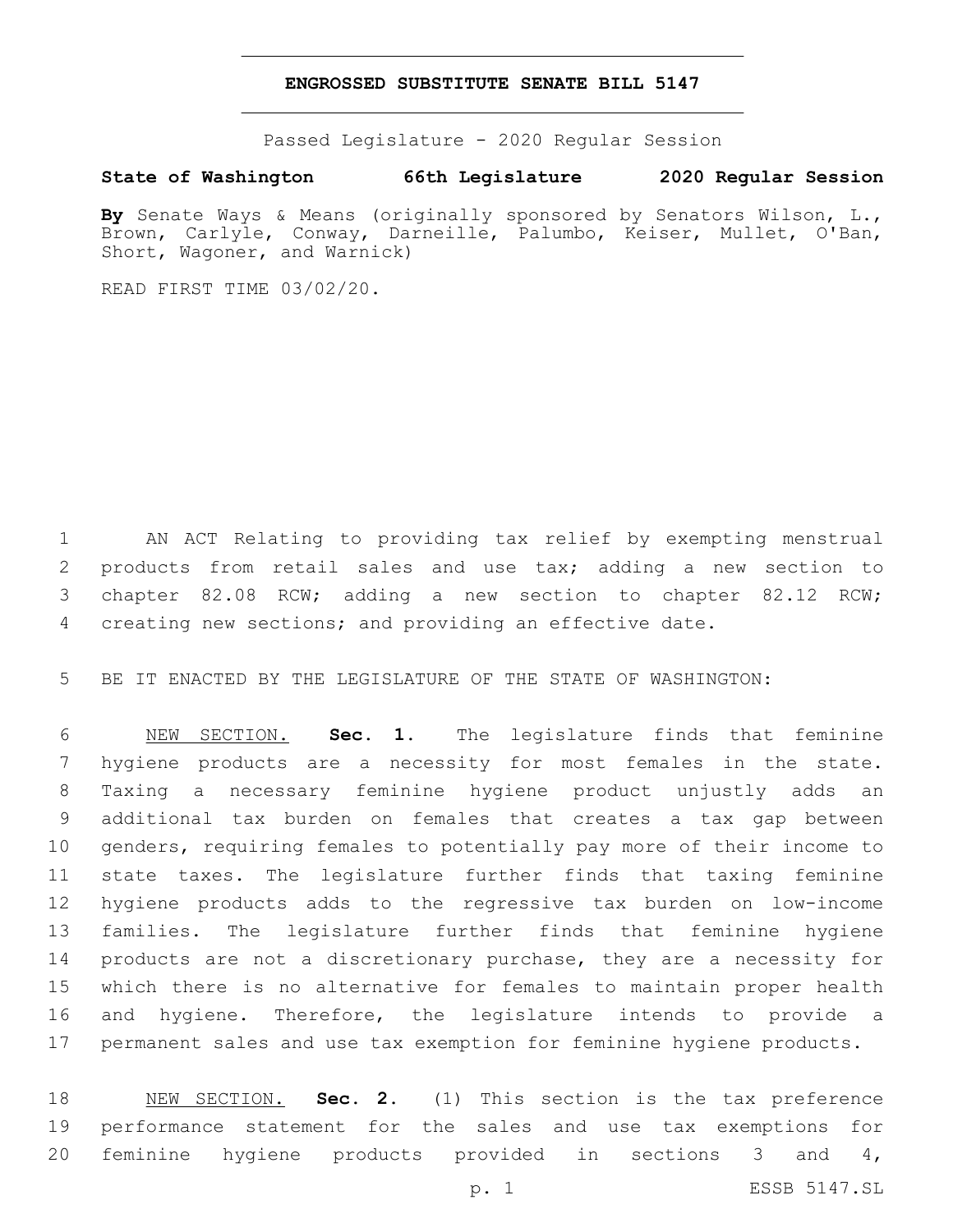chapter . . ., Laws of 2020 (sections 3 and 4 of this act). This performance statement is only intended to be used for subsequent evaluation of the tax preferences. It is not intended to create a private right of action by any party or be used to determine 5 eligibility to preferential tax treatment.

 (2) The legislature categorizes these tax preferences as one intended to provide tax relief for certain individuals as indicated 8 in RCW 82.32.808(2)(e).

 (3) It is the legislature's specific public policy objective to authorize a permanent sales and use tax exemption for feminine hygiene products to reduce the tax burden on females for a product that is fundamental to personal hygiene and health.

 (4) The joint legislative audit and review committee is not required to include the tax preferences authorized in sections 3 and 15 4, chapter . . ., Laws of 2020 (sections 3 and 4 of this act) as part of its normal review process of tax preferences. The tax preferences 17 authorized in sections 3 and 4, chapter . . ., Laws of 2020 (sections 3 and 4 of this act) will be included in the tax exemption report required under RCW 43.06.400 published by the department of revenue.

 NEW SECTION. **Sec. 3.** A new section is added to chapter 82.08 21 RCW to read as follows:

 (1) The tax levied by RCW 82.08.020 does not apply to the sales 23 of feminine hygiene products.

 (2) "Feminine hygiene products" means sanitary napkins, tampons, menstrual cups, or any other similar products sold at retail designed specifically to catch menstrual flow either internally or externally.

 NEW SECTION. **Sec. 4.** A new section is added to chapter 82.12 28 RCW to read as follows:

 (1) The tax levied by RCW 82.12.020 does not apply to the use of 30 feminine hygiene products.

 (2) "Feminine hygiene products" has the same meaning as provided 32 in section 3 of this act.

 NEW SECTION. **Sec. 5.** The automatic expiration date provisions of RCW 82.32.805(1)(a) do not apply to this act.

NEW SECTION. **Sec. 6.** This act takes effect July 1, 2020.

p. 2 ESSB 5147.SL